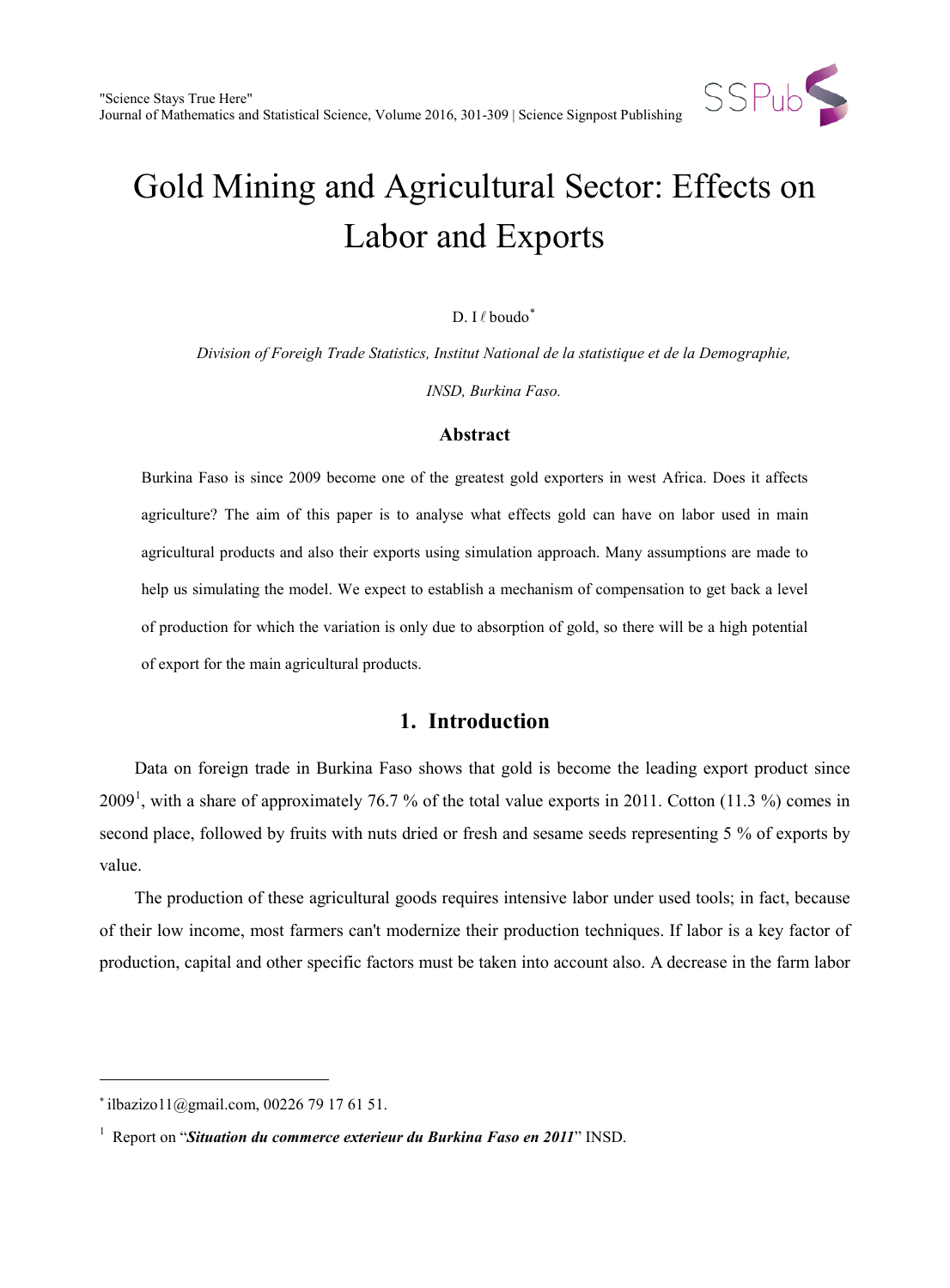significantly influences the production, and then affects the export<sup>[2](#page-1-0)</sup>.

Gold, which world price is very important, is a pull factor of that farm labor<sup>[3](#page-1-0)</sup>. Simulating its effects may help to consider compensation scenarios to find a level of production where the only variation is due to the migration of labor from agriculture to gold.

## **2. The Model**

The main export products included in the study are indexed 1, …, *L*. Gold is indexed by 0. Respectively denote by *P*, *X* and *C* production, export<sup>[4](#page-1-0)</sup> and domestic consumption variables. We adopt a finite set *U* of disjoint localities taking into account the effects of immitation.

For each locality  $u \in U$ , we note  $p^u = (p_0^u, p_1^u, \dots, p_L^u)$  the production vector in the locality *u*. We adopts a reduced cutting *i.e.*,  $\exists \ell \in \{0, ..., L\}$  such as  $p_\ell^u \neq 0$  (*significant production*). Similarly there  $x^u = (x_0^u, x_1^u, \dots, x_L^u)'$  is the exports vector of locality and domestic consumption of the production is noted  $c^u = (c_0^u, c_1^u, \dots, c_L^u)'$ .

The production of locality u covers first, local consumption and the rest of the production is exported. With the time variable  $t^5$  $t^5$ , we have:

$$
p^{u,t} = c^{u,t} + x^{u,t} \tag{1}
$$

Production is a function of labor N, capital K and specific factor M; this last factor depends on the product only, not the locality.The production function f is then expressed:

$$
p_{\ell}^{u} = f(N_{\ell}^{u}, K_{\ell}^{u}, M_{\ell})
$$
 (2)

We sets  $K_{\ell}^{u}$  and  $M_{\ell}$ . Gold is mainly exported, so,  $p_{0}^{u} = x_{0}^{u}$ .

 $\ddot{ }$ 

<span id="page-1-0"></span><sup>&</sup>lt;sup>2</sup> we place ourselves in a simple analysis where production is partly absorbed by domestic consumption, the rest being exported; stocks are negligible.

<sup>&</sup>lt;sup>3</sup> In addition to the modern exploitation of gold, another type of exploitation is developped and draws the farm labor

<sup>4</sup> *re-exports are not included.*

<sup>5</sup> **t** represents the year and the stock at **t-1** is assumed to be negligible.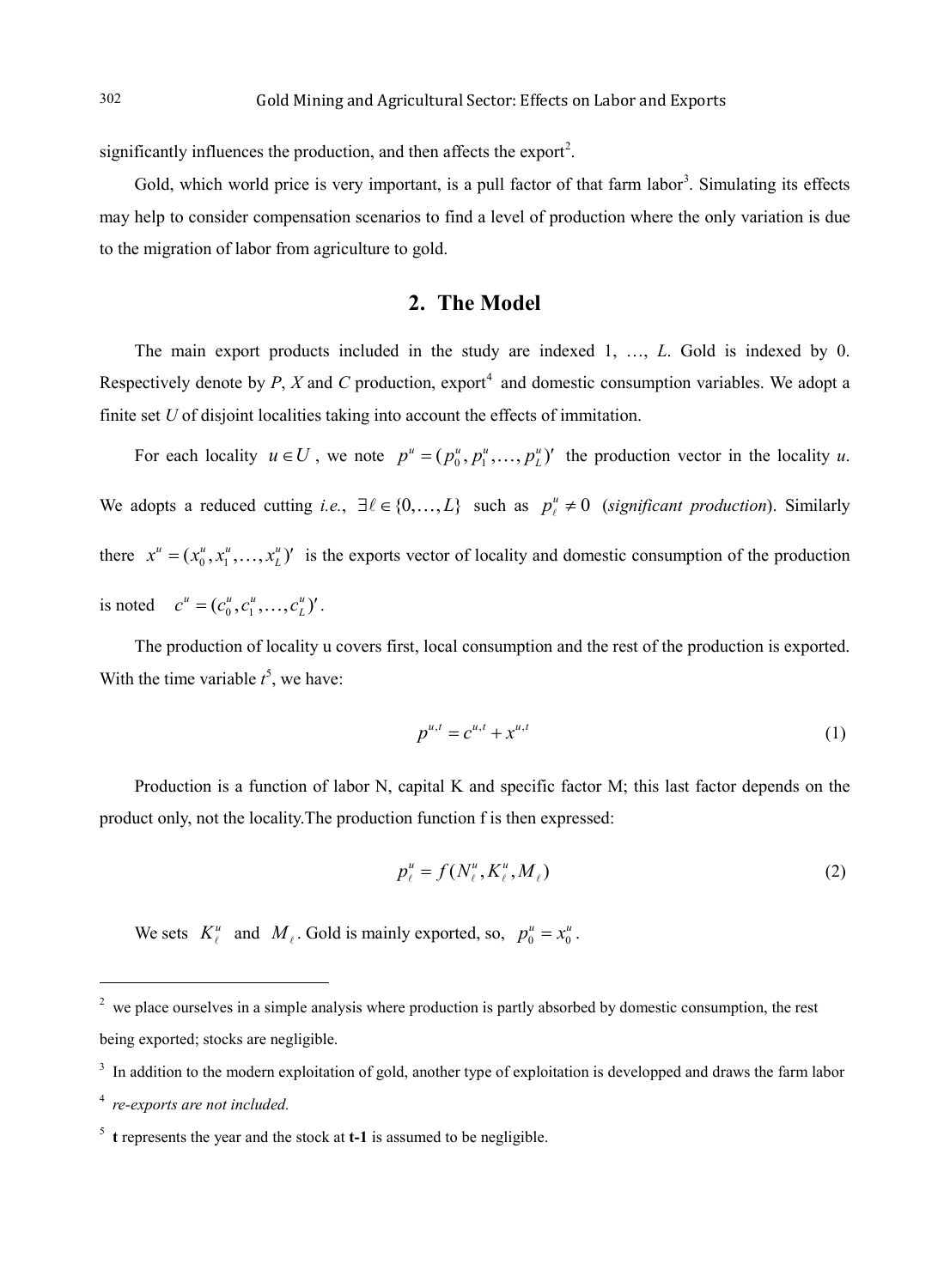Labor used in the production grows at constant rate, *i.e*:

$$
\sum_{u \in U} \sum_{\ell=0}^{L} N_{\ell}^{u, t+1} = (1+\rho) \sum_{u \in U} \sum_{\ell=0}^{L} N_{\ell}^{u, t} \tag{3}
$$

At initial time  $t_0^u$ ,  $N_0^{u,t_0^u} \neq 0$ : we begin with a moment where the gold production is not null in the locality u. only labor comes from other areas has been used for the production of gold (the assumed growth rate constant of the latter is denoted  $\tau$ ); no absorption was observed. At time  $t_0^u + 1$ , the gold produced in the locality has absorbed a part of the agricultural workforce. There has been a significant change in the structure of the workforce in the locality.<sup>[6](#page-2-0)</sup>

At time  $t+1$ , gold has absorbed a proportion  $\lambda_t$  of labor used at  $t \geq t_0^u$  in agricultural main good production  $\ell$  and a proportion  $1-\lambda_{\ell}$  of new workers. So,

$$
N_0^{u,t+1} = \sum_{\ell=1}^L \left\{ \lambda_\ell N_\ell^{u,t} + (1 - \lambda_\ell) (N_\ell^{u,t+1} - N_\ell^{u,t}) \right\} + (1 + \tau)^{1 + t - t_0^u} N_0^{u,t_0^u}
$$
(4)

From one year to another, the labor used in the production of goods  $\{1, ..., L\}$  decreases due to the strong attraction of gold.

Thus,  $t \ge \max_{u \in U} t_0^u$ ,

 $\ddot{ }$ 

$$
\sum_{u \in U} \sum_{\ell=1}^{L} N_{\ell}^{u, t+1} < \sum_{u \in U} \sum_{\ell=1}^{L} N_{\ell}^{u, t} \tag{5}
$$

As  $K_{\ell}^{u,t}$  and  $M_{\ell}^{t}$  are fixed, this reduction in farm labor affects the production; we get:

$$
\sum_{u \in U} \sum_{\ell=1}^{L} p_{\ell}^{u,t+1} < \sum_{u \in U} \sum_{\ell=1}^{L} p_{\ell}^{u,t} \tag{6}
$$

The production covers the first domestic consumption (gold is totally exported ), only the rest meets the needs of foreign markets:

<span id="page-2-0"></span><sup>6</sup> a judicious choice of group of localities can help us taking into account the effects of immitation.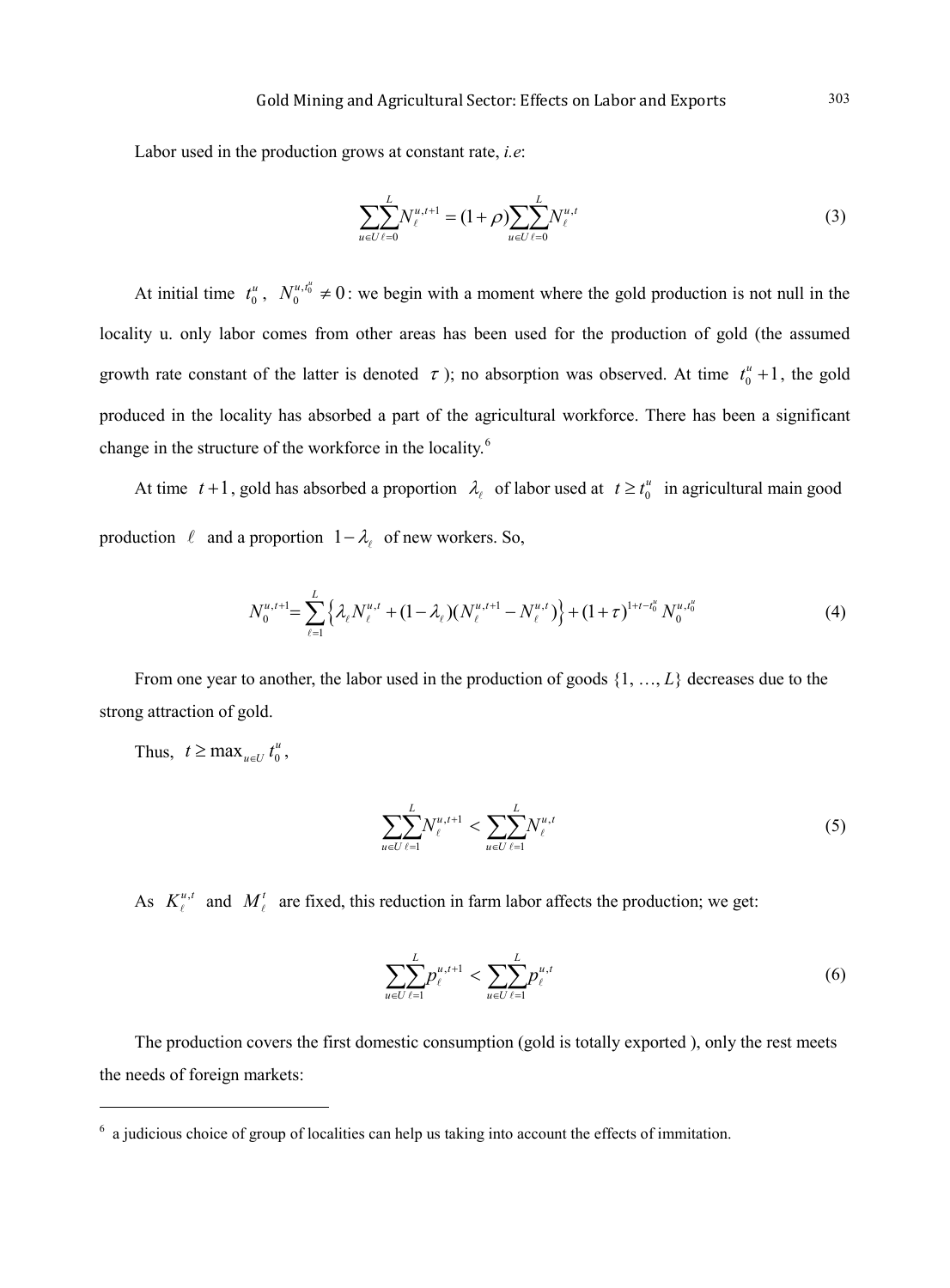$$
\sum_{u \in U} \sum_{\ell=1}^{L} p_{\ell}^{u,t} = \sum_{u \in U} \sum_{\ell=1}^{L} c_{\ell}^{u,t} + \sum_{u \in U} \sum_{\ell=1}^{L} x_{\ell}^{u,t} \tag{7}
$$

We will estimate for each product  $\ell \in \{1, ..., L\}$ , function  $(g_{\ell})_{\ell \in \{1, ..., L\}}$  such that:

$$
\sum_{u \in U} c_{\ell}^{u,t} = g_{\ell}(\sum_{u \in U} p_{\ell}^{u,t}, R^t)
$$
\n(8)

The functions *g* are independent of time. We note

The demographic growth rate is assumed to be constant.

Then we have the following relationship:

$$
\left\{\sum_{\ell=1}^{L} \sum_{u \in U} x_{\ell}^{u,t+1} - \sum_{\ell=1}^{L} \sum_{u \in U} x_{\ell}^{u,t}\right\} = \left\{\sum_{\ell=1}^{L} \sum_{u \in U} p_{\ell}^{u,t+1} - \sum_{\ell=1}^{L} \sum_{u \in U} p_{\ell}^{u,t}\right\}
$$
\n
$$
- \left\{\sum_{\ell=1}^{L} g_{\ell} \left(\sum_{u \in U} p_{\ell}^{u,t+1}, R^{t+1}\right) - \sum_{\ell=1}^{L} g_{\ell} \left(\sum_{u \in U} p_{\ell}^{u,t}, R^{t}\right)\right\}
$$
\n(9)

To get back a level of production (thus a maximum potential export) by offsetting factors  $K^u_\ell$  et

 $M^{\ell}$ , we must choose  $(k, m) \in [0, 1] \times [0, 1]$  such that:

$$
\sum_{\ell=1}^{L} f(N_{\ell}^{u,t+1}, K_{\ell}^{u} + k.K_{\ell}^{u}, M_{\ell} + m.M_{\ell}) =
$$
\n
$$
-\left\{\sum_{\ell=1}^{L} \sum_{u \in U} f(N_{\ell}^{u,t+1}, K_{\ell}^{u}, M_{\ell}) - \sum_{\ell=1}^{L} \sum_{u \in U} f(N_{\ell}^{u,t}, K_{\ell}^{u}, M_{\ell})\right\}
$$
\n(10)

# **3. The Program and the Basic Equations**

Combining equations (3) and (4), we obtain the relation for  $t \ge \max_{u \in U} t_0^u$ :

$$
\sum_{\ell=1}^{L} \sum_{u \in U} (2 - \lambda_{\ell}) N_{\ell}^{u, t+1} = \sum_{\ell=1}^{L} \sum_{u \in U} (\rho + 2(1 - \lambda_{\ell})) N_{\ell}^{u, t} + (1 + \rho) \sum_{u \in U} N_{0}^{u, t} - \sum_{u \in U} (1 + \tau)^{1 + t - t_{0}^{u}} N_{0}^{u, t_{0}^{u}} \tag{11}
$$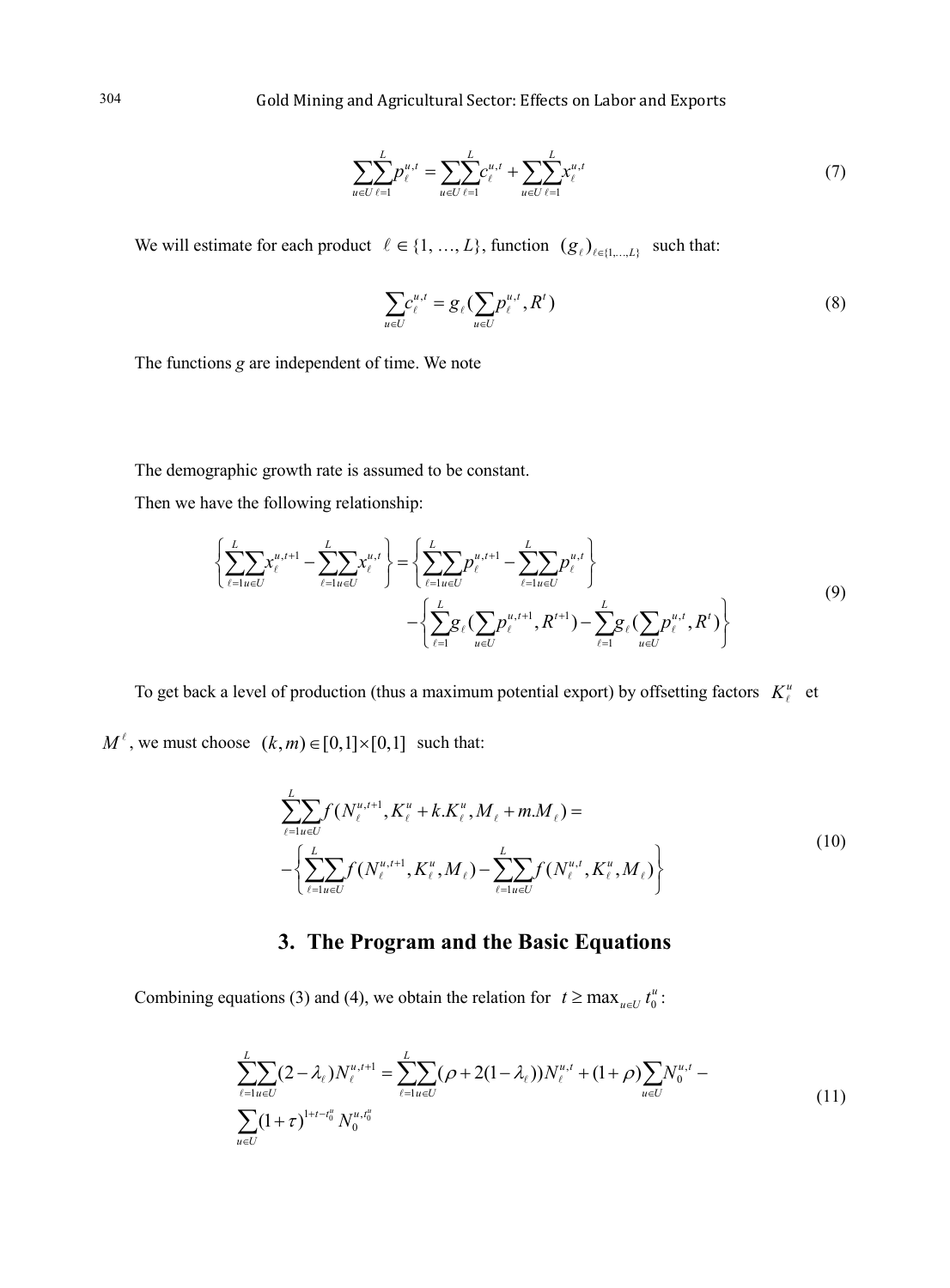with  $\rho < \lambda$ 

Equations  $(7)$ ,  $(2)$  and  $(8)$  give:

$$
\sum_{u \in U} \sum_{\ell=1}^{L} x_{\ell}^{u,t} = \sum_{\ell=1}^{L} \sum_{u \in U} f(N_{\ell}^{u,t}, K_{\ell}^{u}, M_{\ell}) - \sum_{\ell=1}^{L} g_{\ell} \left( \sum_{u \in U} f(N_{\ell}^{u,t}, K_{\ell}^{u}, M_{\ell}), R^{\ell} \right)
$$
(12)

By integrating the exports , program to solve is to choose  $(k, m) \in [0,1] \times [0,1]$  such that:

$$
\sum_{\ell=1}^{L} \sum_{u \in U} f(N_{\ell}^{u,t+1}, K_{\ell}^{u} + k.K_{\ell}^{u}, M_{\ell} + m.M_{\ell}) = -\left\{ \sum_{\ell=1}^{L} \sum_{u \in U} x_{\ell}^{u,t+1} - \sum_{\ell=1}^{L} \sum_{u \in U} x_{\ell}^{u,t} \right\}
$$
\n
$$
-\left\{ \sum_{\ell=1}^{L} g_{\ell} \left( \sum_{u \in U} f(N_{\ell}^{u,t+1}, K_{\ell}^{u}, M_{\ell}), (1+r) \times R^{t} \right) - \sum_{\ell=1}^{L} g_{\ell} \left( \sum_{u \in U} f(N_{\ell}^{u,t}, K_{\ell}^{u}, M_{\ell}), R^{t} \right) \right\}
$$
\n(13)

There are many pairs  $(k,m)$  that satisfy the program. Econometric tools can estimate functions of production and consumption under certain assumptions. Information on agricultural exports will determine the "*law*" of process

$$
\left\{\sum_{\ell=1}^L \hspace{-0.2cm} \sum_{u \in U}\hspace{-0.2cm} x^{u,t+1}_\ell - \sum_{\ell=1}^L \hspace{-0.2cm} \sum_{u \in U}\hspace{-0.2cm} x^{u,t}_\ell\right\}
$$

## **4. Simulation**

We will simulate the program on several functions of production and consumption and using the law followed by agricultural exports.

#### *\* Effect on Farm Labor*

The effect is explained by a farm labor workers who desire gold workers living conditions. We derive the expressions as if they were continuous variables.

$$
\sum_{\ell=1}^{L} \sum_{u \in U} \frac{\partial (N_{\ell}^{u,t})}{\partial (\sum_{u \in U} N_0^{u,t})} = -(1+\rho) \times cardU \times \sum_{\ell=1}^{L} \frac{1}{\rho + 2(1-\lambda_{\ell})}
$$
(14)

## *\*\* Effect on Agricultural Exports*

The effect is justified by the strong attration of farm labor to the gold, agricultural production decreases and thus the potential export.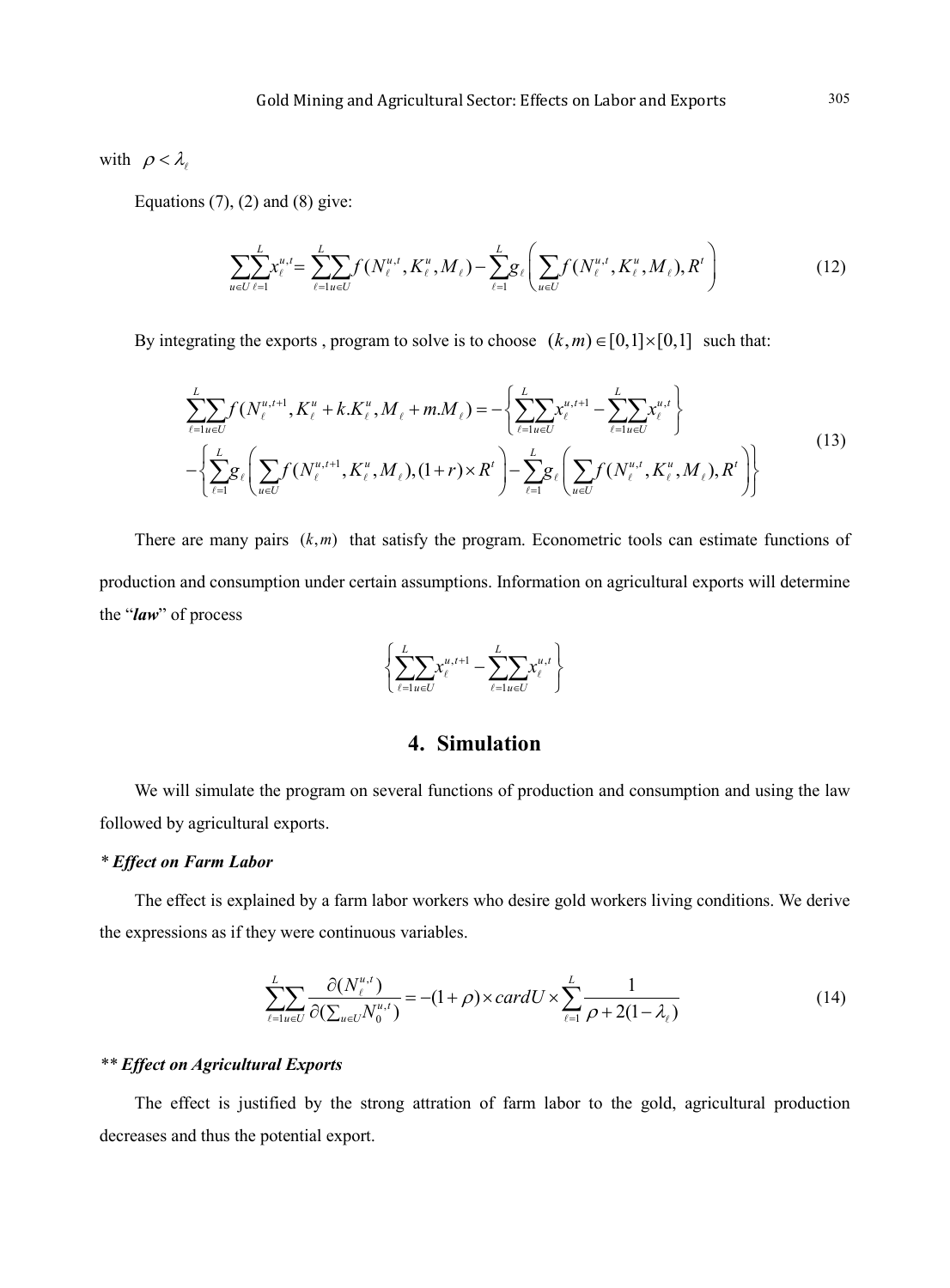$$
\frac{\partial (\sum_{u\in U} x_{\ell}^{u,t})}{\partial (\sum_{u\in U} N_0^{u,t})} = -(1+\rho) \sum_{u\in U} \frac{1}{\rho+2(1-\lambda_{\ell})} \times \left[ \frac{\partial f(.)}{\partial N_{\ell}^{u,t}} - \frac{\partial g_{\ell}(.)}{\partial^1 0} \middle|_{f(.)} \times \frac{\partial f(.)}{\partial N_{\ell}^{u,t}} \right]
$$
(15)

The notation  $\partial^1$  () means that the function  $g_\ell$  is derived following its first variable and card *U* is the number of locations,  $\ell \in \{1, ..., L\}$ .

#### *\*\*\* Compensation Mechanism*

The problem is to propose a mechanism of compensation in terms of equivalent of other factors to find maximun level of agricultural products for export.

- **Choose function forms**
- Use the law of the series of agricultural exports
- Set the labor used in the production of gold  $\sum_{u\in U} N_0^{u,v}$
- Set reasonable values of labor for each agricultural product  $N_{\ell}^{u,t}$  taking into account **equation (14)**
- **Deduce from equation (11), the possible values of**  $N_{\ell}^{u,t+1}$
- Simulate several values of  $K_\ell^u$  and  $M_\ell$ , deduce ratio k, m

#### **4.1 Assumptions**

In this paper, used functions are Cobb-Douglas type. The parameters of these functions will be selected taking into account the weight that is given more to this factor as another factor. We will often make use of the normal distribution. Other parameters that are needed to run the model are reasonably taken based data sources that we have.

#### **4.2 Numerical Solve**

In a simple analysis, functions used for the simulation are Cobb-Douglas. The choice of other functions can lead to a complex equation whose analytical solution is not easy; in this case, a numerical method is then recommended.

#### **4.3 The Results**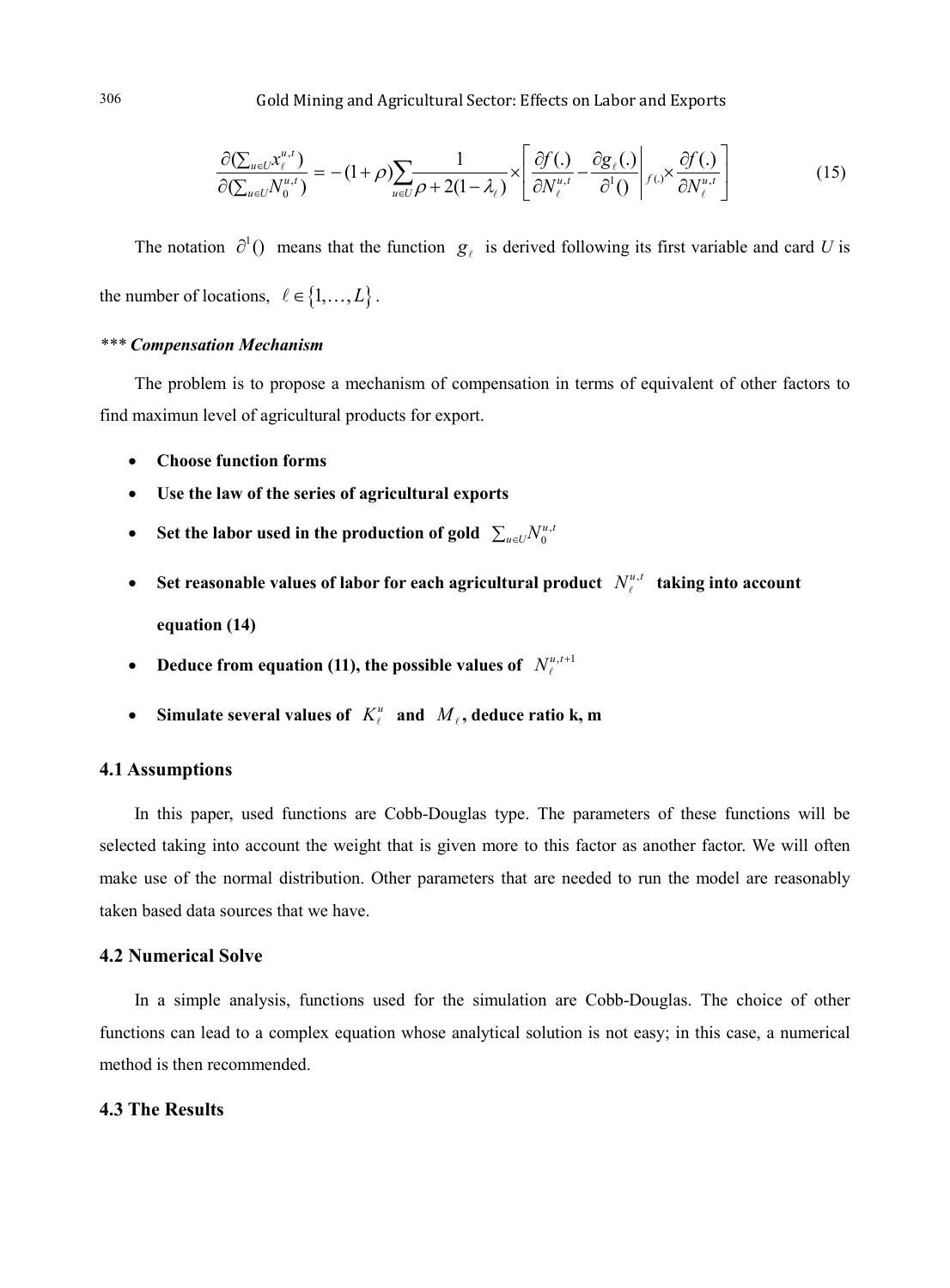Using equation (azieq14) we can setting labor values for gold and agricultural products and simulate parameters  $\lambda_l$ . Knowing  $\lambda_1, \ldots, \lambda_l$  we cand find the loss of production in each agricultural product. Another way to have the parameters  $\lambda_1, \ldots, \lambda_L$  is to realize a survey. In our context (Burkina Faso), if very difficult to do that in "exploitation artisanale".

```
# Generating randoms values for agricultural products
L<-2 # 2 products
U < -13# agricultural product 1
Agr_Labor_1<-matrix(nrow=U,ncol=3)
set.seed(12345) # reproducible results
for (i in 1:U) {
Agr Labor 1[i,1] < -iAgr_Labor_1[i,2]<-round(rnorm(1,50000,100),0)
# normal distribution with rounding
Agr_Labor_1[i,3]<-round(rnorm(1,40000,100),0)
# normal distribution with rounding
}
Agr_Labor_1<-as.data.frame(Agr_Labor_1)
names(Agr_Labor_1)<-c("Region","Num_t","Num_t+1")
head(Agr_Labor_1)
## Region Num_t Num_t+1
## 1 1 50059 40071
## 2 2 49989 39955
## 3 3 50061 39818
## 4 4 50063 39972
## 5 5 49972 39908
## 6 6 49988 40182
# agricultural product 2
Agr_Labor_2<-matrix(nrow=U,ncol=3)
for (i in 1:U) {
```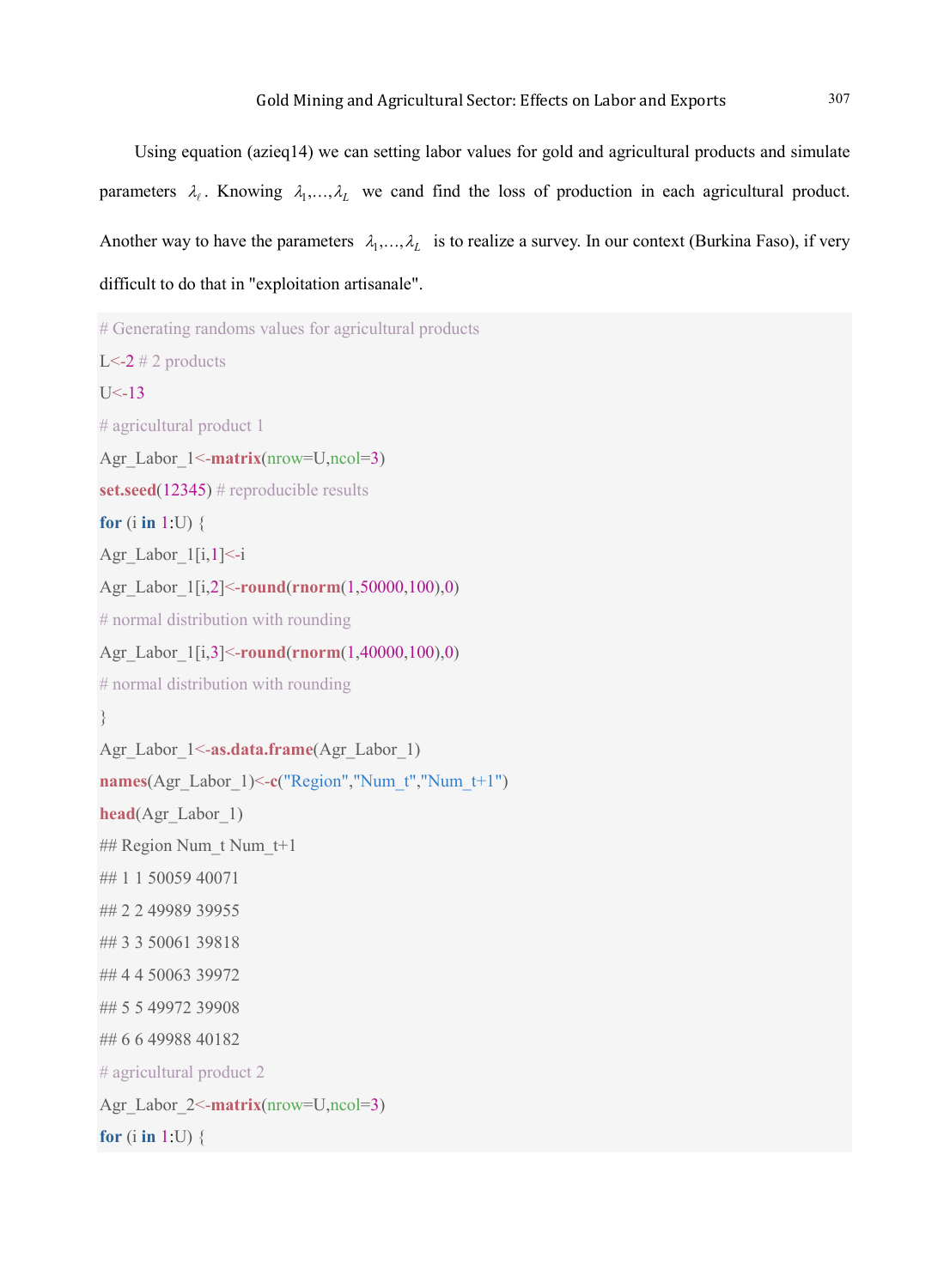```
Agr_Labor_2[i,1]<-i
Agr_Labor_2[i,2]<-round(rnorm(1,10000,60),0)
# normal distribution with rounding
Agr_Labor_2[i,3]<-round(rnorm(1,5000,60),0)
# normal distribution with rounding
}
Agr_Labor_2<-as.data.frame(Agr_Labor_2)
names(Agr_Labor_2)<-c("Region","Num_t","Num_t+1")
head(Agr_Labor_2)
## Region Num_t Num_t+1
## 1 1 9971 5037
## 2 2 10037 4990
## 3 3 10049 5132
## 4 4 10123 5098
## 5 5 10015 5029
## 6 6 9981 4900
# Gold
Gold_Labor<-matrix(nrow=1,ncol=2)
Gold_Labor[1,1]<-round(rnorm(1,100000,250),0)
Gold_Labor[1,2]<-round(rnorm(1,150000,250),0)
Gold_Labor<-as.data.frame(Gold_Labor)
names(Gold Labor)\le-c("Num t","Num t+1")
head(Gold_Labor)
## Num_t Num_t+1
## 1 1e+05 150088
```

|               |      | Product Variation |
|---------------|------|-------------------|
|               | 1.00 | $-2.59$           |
| $\mathcal{L}$ | 2.00 | $-130$            |